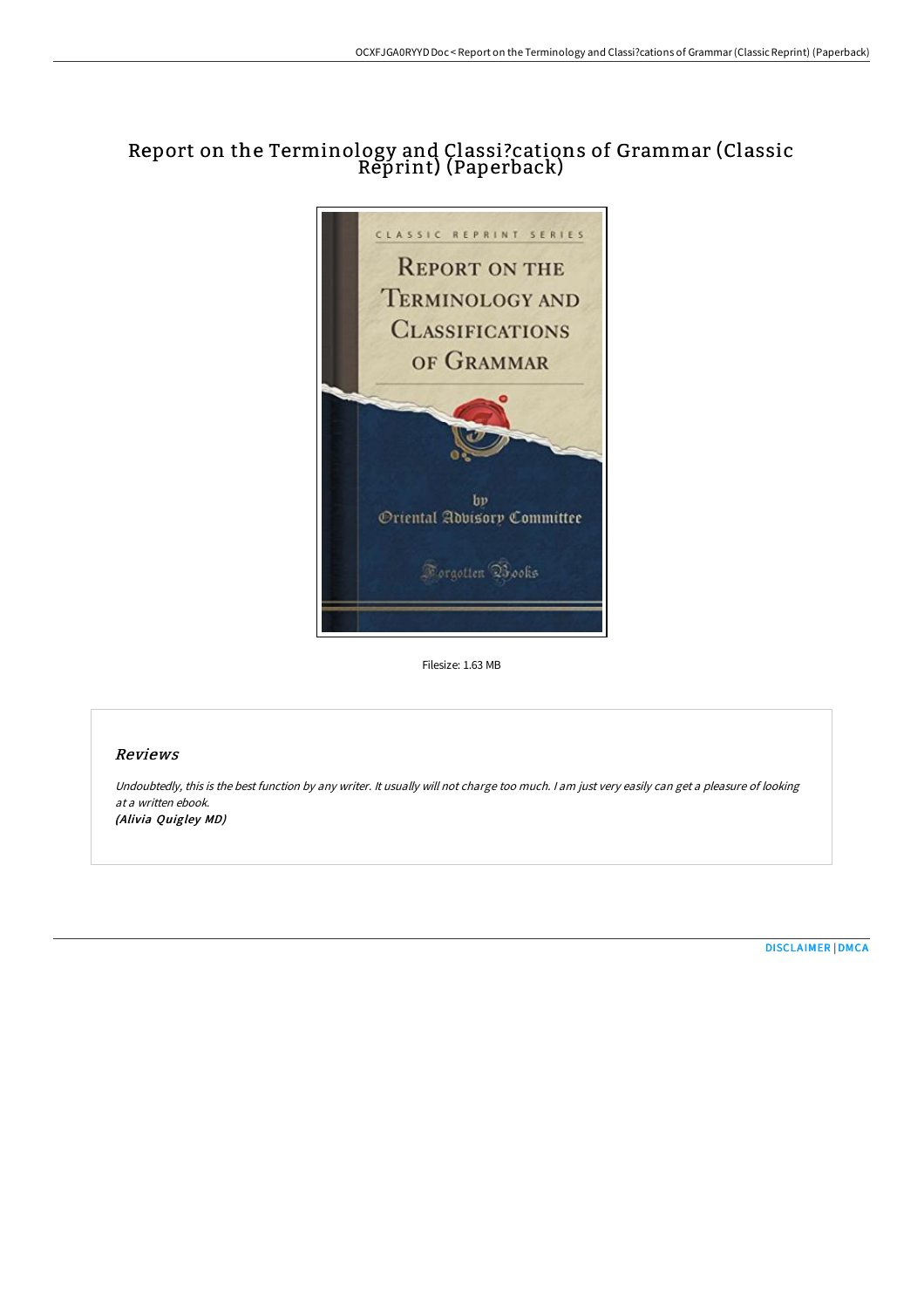### REPORT ON THE TERMINOLOGY AND CLASSI?CATIONS OF GRAMMAR (CLASSIC REPRINT) (PAPERBACK)

**DOWNLOAD PDF** ঞ

To read Report on the Terminology and Classi? cations of Grammar (Classic Reprint) (Paperback) eBook, please access the hyperlink under and save the document or have accessibility to other information that are have conjunction with REPORT ON THE TERMINOLOGY AND CLASSI?CATIONS OF GRAMMAR (CLASSIC REPRINT) (PAPERBACK) ebook.

Forgotten Books, 2018. Paperback. Condition: New. Language: English . Brand New Book \*\*\*\*\* Print on Demand \*\*\*\*\*. Excerpt from Report on the Terminology and Classi?cations of Grammar In dealing with the verb we have introduced several innovations. In Vedic and Sanskrit we have substituted for the term Imperfect tense the term Past tense which corresponds more accurately to the meaning of the form in literature. Be it observed that the term past does not exclude the idea of continuity or habit in past time; thus the English past tense (e. G. wrote , loved is frequently used as a Past Imperfect. But the current term Imperfect , besides being defective, does exclude other past meanings, and is therefore unsuitable for a tense which, like the Greek Aorist Indicative, is commonly used as a tense of narration in past time.1 Instead of the term Aorist as applied by European grammarians of Hindostani, Bengali, and other modern Indian vernaculars to the forms which are derived from the old Present Indicative of Sanskrit, we have adopted the term present , which is oFen used in grammars written by Indian scholars, adding thereto the adjective old in order to distinguish it from Presents of modern formation. The Old Present survives in all the modern indo-aryan languages. But in most of them it has suffered changes of meaning, whereby the original meaning of the tense has in some vernaculars been thrown completely into the shade. Thus it has come about that the form is in its modern usage indefinite but indefinite in respect of mood as well as of tense. This Wide and varying range of usage of the Old Present is brie?y indicated in our note on the meanings of this tense in xxv of our report; but the full statement of its usage...

Read Report on the [Terminology](http://techno-pub.tech/report-on-the-terminology-and-classi-cations-of-.html) and Classi? cations of Grammar (Classic Reprint) (Paperback) Online  $\blacksquare$ Download PDF Report on the [Terminology](http://techno-pub.tech/report-on-the-terminology-and-classi-cations-of-.html) and Classi? cations of Grammar (Classic Reprint) (Paperback)